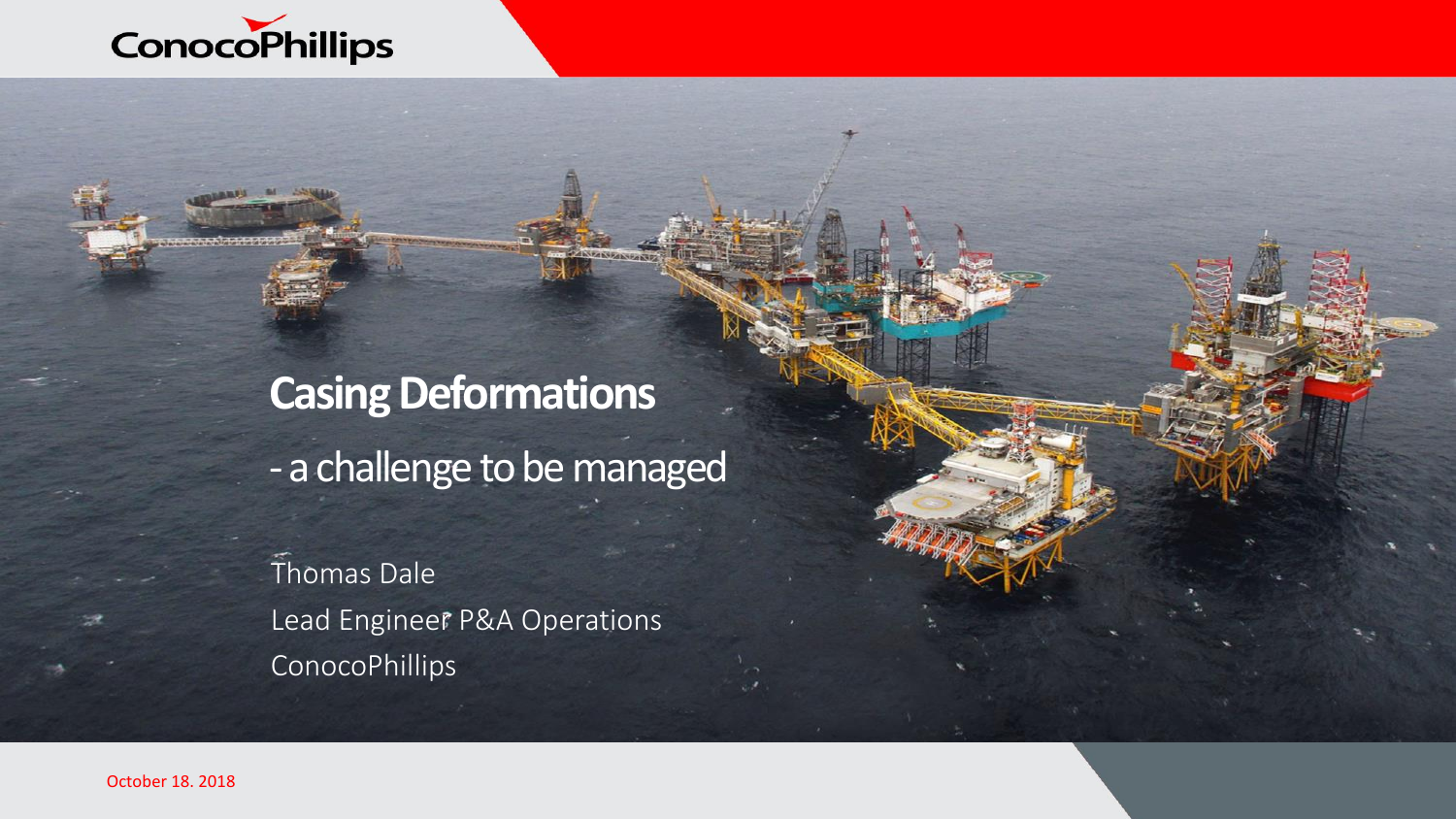

#### **Cautionary Statement**

The following presentation includes forward-looking statements. These statements relate to future events, such as anticipated revenues, earnings, business strategies, competitive position or other aspects of our operations, operating results or the industries or markets in which we operate or participate in general. Actual outcomes and results may differ materially from what is expressed or forecast in such forward-looking statements. These statements are not guarantees of future performance and involve certain risks, uncertainties and assumptions that may prove to be incorrect and are difficult to predict such as oil and gas prices; operational hazards and drilling risks; potential failure to achieve, and potential delays in achieving expected reserves or production levels from existing and future oil and gas development projects; unsuccessful exploratory activities; unexpected cost increases or technical difficulties in constructing, maintaining or modifying company facilities; international monetary conditions and exchange controls; potential liability for remedial actions under existing or future environmental regulations or from pending or future litigation; limited access to capital or significantly higher cost of capital related to illiquidity or uncertainty in the domestic or international financial markets; general domestic and international economic and political conditions, as well as changes in tax, environmental and other laws applicable to ConocoPhillips' business and other economic, business, competitive and/or regulatory factors affecting ConocoPhillips' business generally as set forth in ConocoPhillips' filings with the Securities and Exchange Commission (SEC). We caution you not to place undue reliance on our forward-looking statements, which are only as of the date of this presentation or as otherwise indicated, and we expressly disclaim any responsibility for updating such information.

Use of non-GAAP financial information – This presentation may include non-GAAP financial measures, which help facilitate comparison of company operating performance across periods and with peer companies. Any non-GAAP measures included herein will be accompanied by a reconciliation to the nearest corresponding GAAP measure on our website at *[www.conocophillips.com/nongaap](http://www.conocophillips.com/nongaap)*.

Cautionary Note to U.S. Investors – The SEC permits oil and gas companies, in their filings with the SEC, to disclose only proved, probable and possible reserves. We use the term "resource" in this presentation that the SEC's guidelines prohibit us from including in filings with the SEC. U.S. investors are urged to consider closely the oil and gas disclosures in our Form 10-K and other reports and filings with the SEC. Copies are available from the SEC and from the ConocoPhillips website.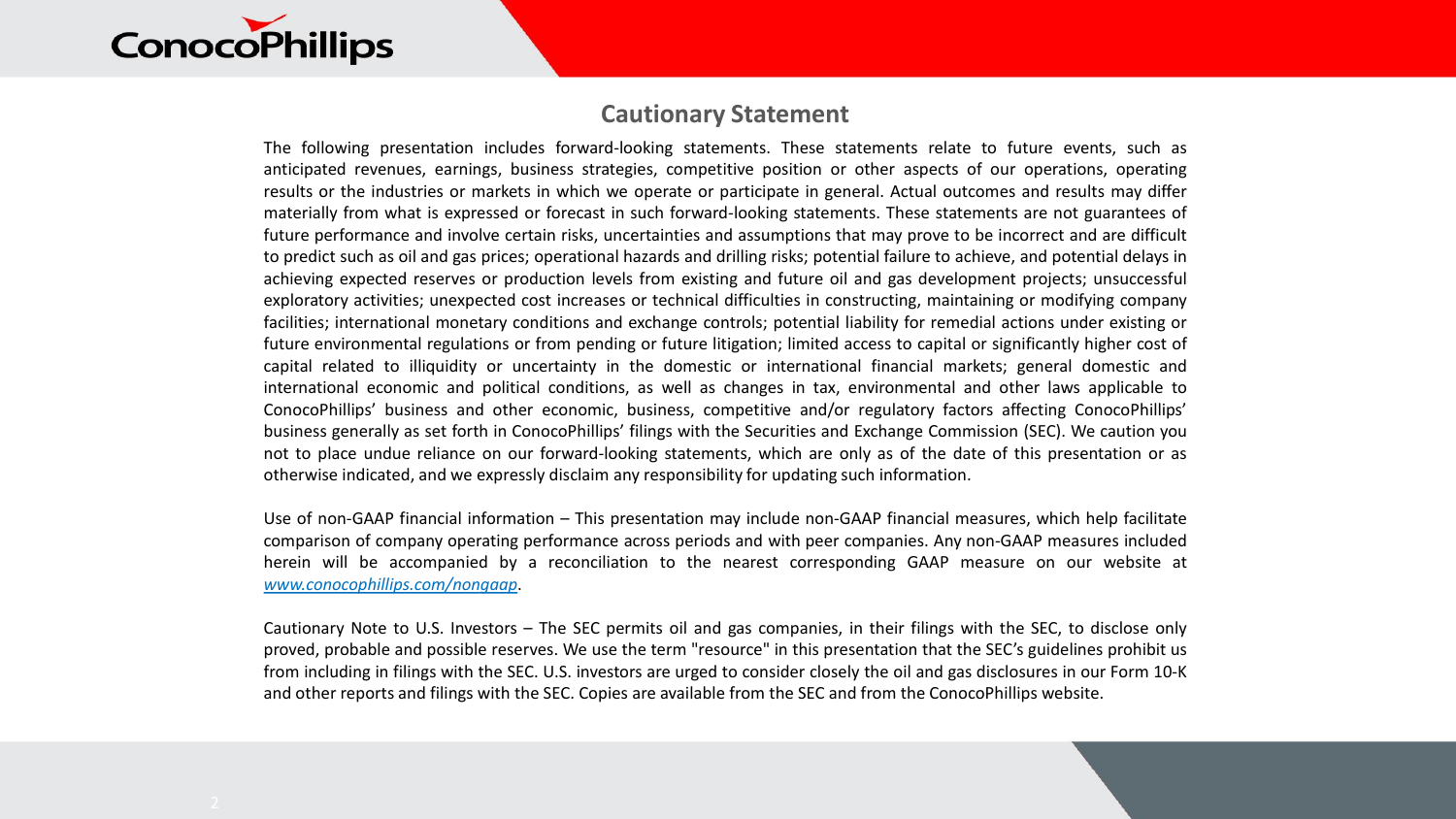### Casing Deformations

- The Challenge
	- Greater Ekofisk Area: Subsidence can lead to damaged casing/ tubing
	- Can have impact on Well Integrity
	- Limited wellbore access for Well Intervention jobs
	- Limited wellbore access for P&A work







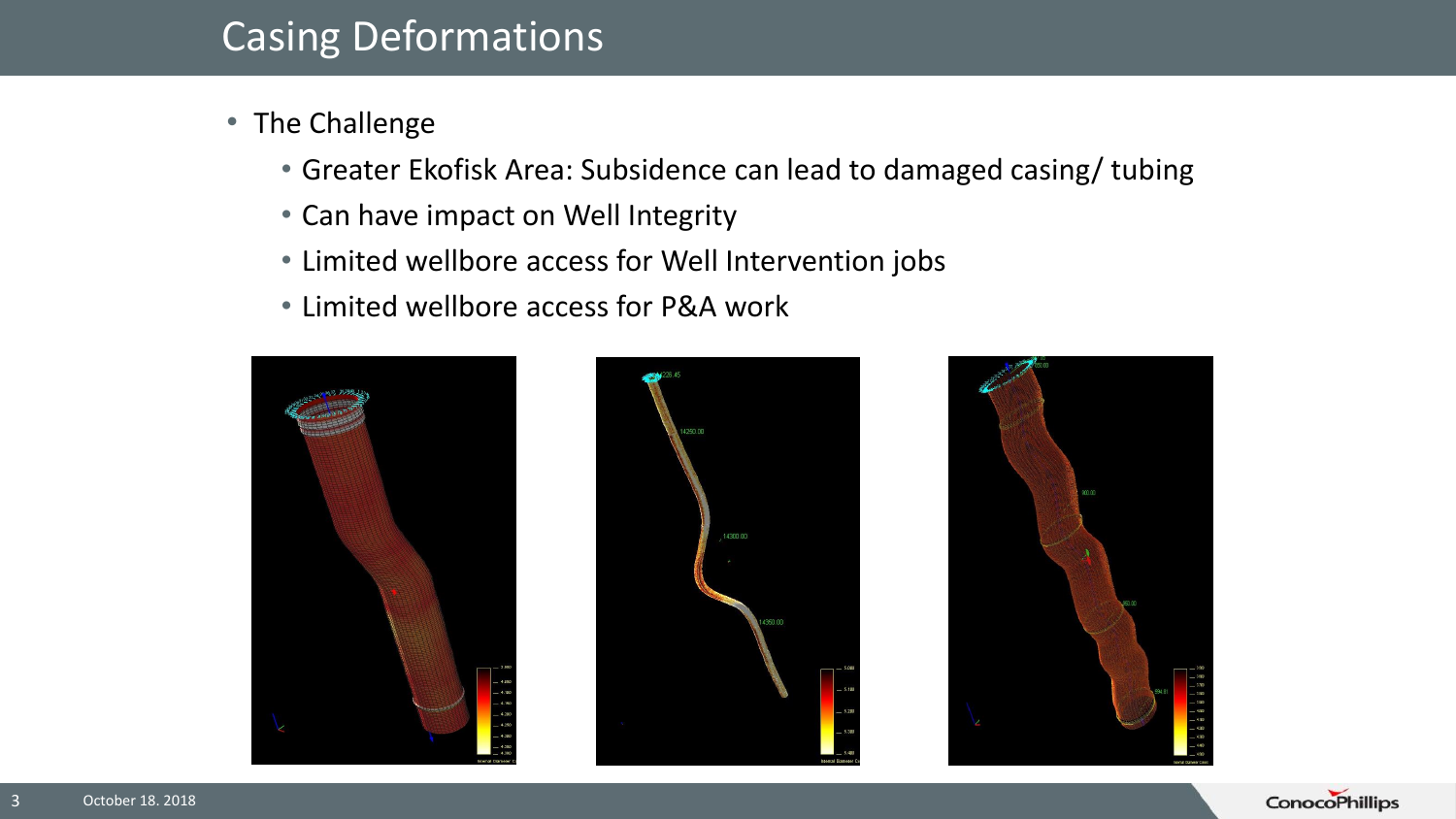### Casing Deformations

- How to manage
	- Monitor wells and development of any restrictions/ deformations
	- Drift tubing run Multi Finger Caliper (MFC)
	- Perform Pipe Deformation Analysis (PDA)
	- Perform PP&A when still having wellbore access